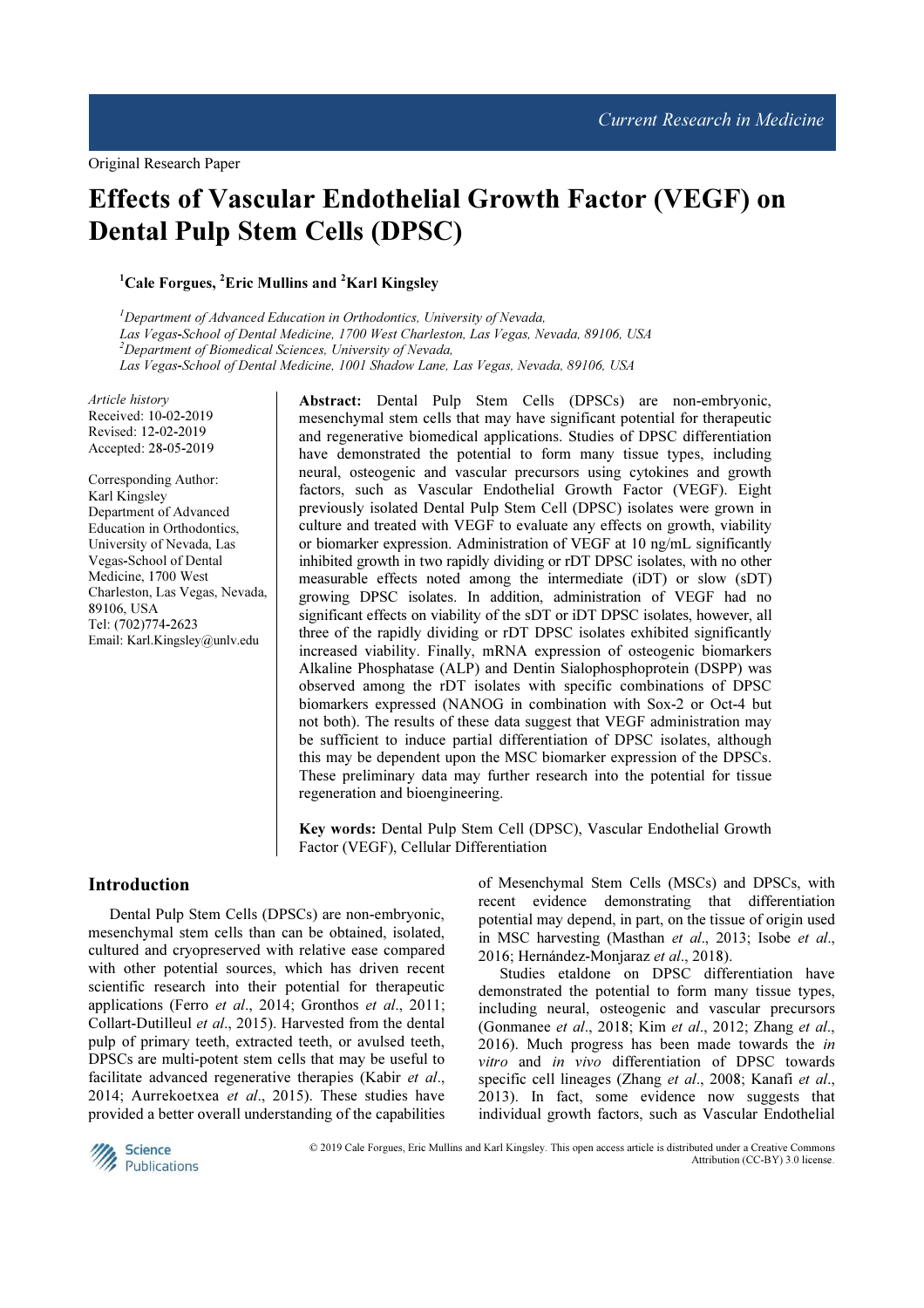Growth Factor (VEGF), may be sufficient to induce partial differentiation of DPSC-although this may be more dependent upon specific biomarkers or DPSC characteristics (D' Alimonte et al., 2011; Janebodin et al., 2013; Silva et al., 2017).

It has been demonstrated that DPSCs can be stimulated using VEGF through the canonical Wnt-βcatenin pathway into differentiating into blood vessels that resembled embryonic vasculogenesis, revealing the importance of this growth factor (VEGF) in angiogenesis as well as its potential for regenerative vasculogenesis (Zhang et al., 2016; 2008; Silva et al., 2017). However, the majority of studies to date have examined how the family of VEGF ligands act on specific tyrosine kinase receptors to create intracellular responses in differentiated vascular endothelial cells, while the cellular responses to and intracellular effects of, VEGF on various lineages of multipotent DPSCs remain relatively unknown (Aksel and Huang, 2017).

Differentiation potential and stem-ness may be linked with specific intracellular MSC biomarkers such as the expression of Sox-2, Oct-4 and NANOG, which have been found to be highly associated with the pluripotency of cells, including DPSC (Yang et al., 2017; Alraies et al., 2017; Ferro et al., 2012). The presence or absence of these biomarkers in cultured DPSCs may determine the ability of the isolates to differentiate and self-replicate (Martens et al., 2012; Xiao et al., 2014; Bakkar et al., 2017). Based upon this understanding, the primary objective of this study was to evaluate the effects of VEGF on several DPSC isolates and to further evaluate the expression of specific biomarkers that may indicate pluripotency, as well as differentiation.

# Methods

#### Study Approval

The protocol for this study was reviewed and approved by the Office for the Protection of Research Subjects (OPRS) and Institutional Review Board (IRB) OPRS#763012-1 "Retrospective analysis of Dental Pulp Stem Cells (DPSC) from the University of Nevada Las Vegas (UNLV) School of Dental Medicine (SDM) pediatric and adult clinical population". The original protocol for the collection and isolation of DPSC was approved by the IRB and OPRS#0907-3148 "Isolation of Non-Embryonic Stem Cells from Dental Pulp".

#### Study Design

This retrospective study involved the analysis of DPSCs previously isolated from clinical patients, recruited at random from the UNLV-SDM pediatric clinic. Inclusion criteria included adult patients or pediatric patients aged seven (7) or older with their parents or guardian's permission who agreed to

participate and were scheduled for a tooth extraction of health (vital) intact teeth prior to the initiation of orthodontic treatment. Pediatric assent and Parental permission to consent for voluntary participation were obtained at the time of study enrollment. Exclusion criteria included any patient, parent or child that was not a patient of record at UNLV-SDM, any patient or guardian who declined to participate and any patients having teeth extracted due to injury (fracture), infection or other disease.

#### DPSC Collection (Initial)

In brief, the overwhelming majority of patients who agreed to participate were scheduled for tooth extractions of third molars. Once extracted, each tooth was sectioned at the Cemento-Enamel Junction (CEJ) to allow extraction of the dental pulp with an endodontic broach for transfer into a sterile microcentrifuge tube containing 1X Phosphate-Buffered Saline (PBS).

Samples were stored on ice until transfer to a biomedical laboratory for processing and screening. To prevent research bias and prevent any patient identifying information from being disclosed, a randomly generated, non-duplicated number was assigned to each sample and concurrent patient demographic information collected. No patient-specific identifying information was subsequently available to any research team member.

## Culture and Propagation

Briefly, cells were cultured and propagated for ten passages to determine the rate of growth and Doubling Time (DT). Passage (or split) for each DPSC isolate was 1:2 and confluence determined with trypan blue and BioRad TC20 automated cell counter (Hercules, CA), using the manufacturer recommended protocol. Data collected included total and live cell number and the resulting percentage of viable cells for analysis. Doubling Time (DT) was categorized as rapid or rDT  $(-2 \text{ days})$ , intermediate or iDT (4-6 days) and slow or sDT (10-12 days).

#### Experimental Protocol

To determine any effects on DPSCs, the cells were plated into 96-well tissue culture treated plates at a concentration of  $1.2 \times 10^4$  cells/mL. Negative (nontreated) control cells were compared with cells treated with Vascular Endothelial Growth Factor (VEGF) from ThermoFisher Scientific (PCH9394) at a concentration of 10 ng/mL. Eight replicates were performed in each experiment for all DPSC isolates, which were repeated for a total of three experimental trials ( $n = 24$ ).

#### RNA Isolation

To assess any changes to differentiation, total RNA was isolated from each isolate using the Total RNA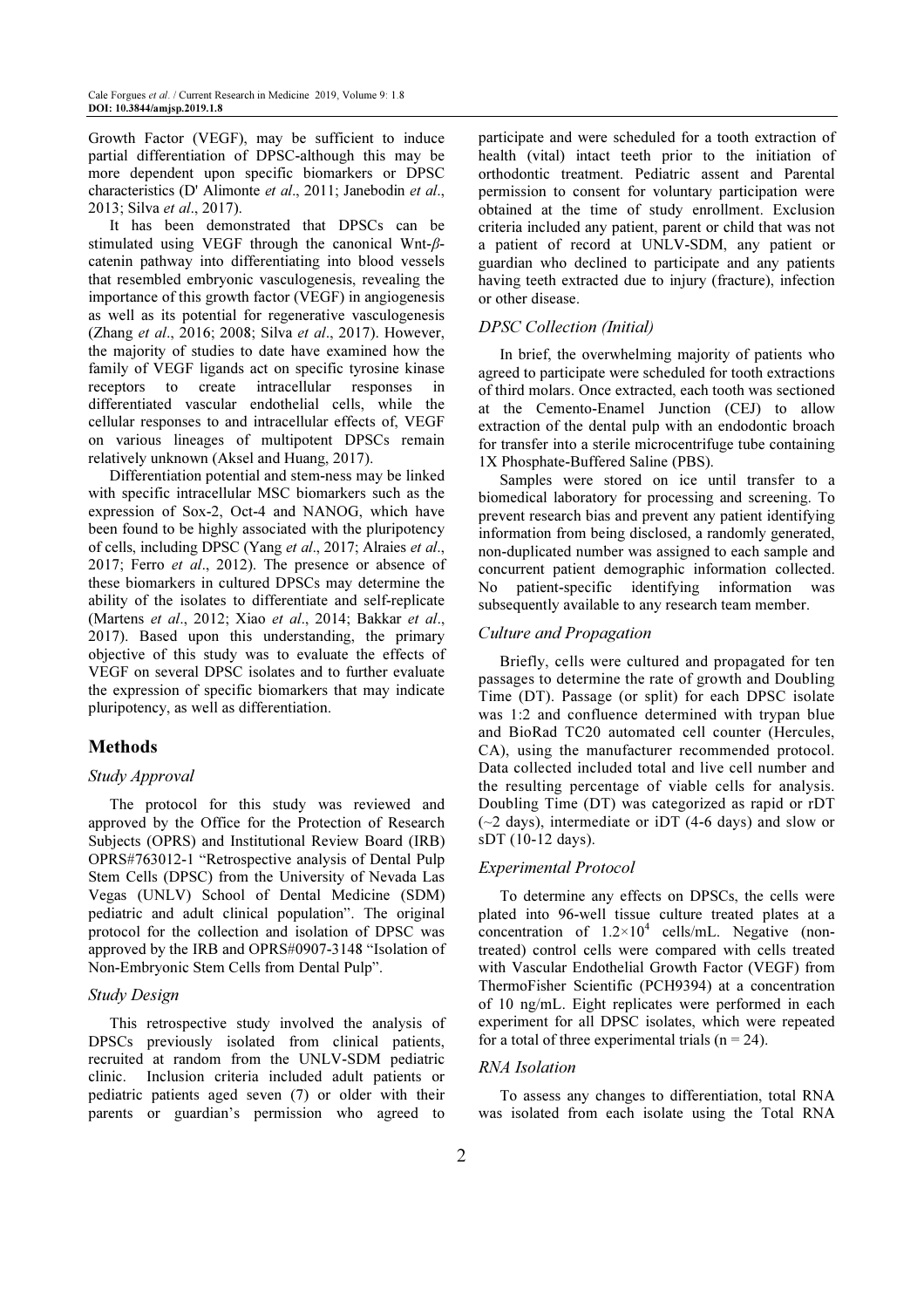Isolation Reagent (TRIR) from Molecular Research Center (Cincinnati, OH) using the protocol recommended by the manufacturer. RNA was subsequently screened for quality and quantity using ratio measurements of absorbance at 260 and 280 nm (A260/A280 ratio).

#### Polymerase Chain Reaction (PCR)

Screening for changes to mRNA expression in each DPSC isolated was accomplished using the ABgene Reverse-iT One-Step RT-PCR protocol and reagent kit with specifications that included an initial reverse transcription at 47C for 30 min, followed by 30 dpsc-3882, annealing for 30 sec at the appropriate temperature for each primer set and final extension at 60C for one minute. Primers synthesize from Eurofins MWG Operon (Huntsville, AL) were:

Glyceraldehyde 3-phosphate dehydrogenase (GAPDH); Annealing temperature 67C Forward primer-GAPDH, ATCTTCCAGGAGCGAGATCC; 20 nt, 55% GC, Tm 66C Reverse primer-GAPDH, ACCACTGACACGTTGGCAGT; 20 nt, 55% GC, Tm 70C Optimal temperature T(opt): Lower temperature  $-5C = 61C$ Alkaline phosphatase (ALP); Annealing temperature: 72C Forward primer-ALP, CACTGCGGACCATTCCCACGTCTT;24 nt, 58% GC, Tm 74C Reverse primer-<br>
ALP. GCGCCTGGTAGTTGTTGTGAGCAT; 24 nt, 54% GC, Tm 72C Optimal temperature T(opt): Lower temperature  $-5C = 67C$ Dentin sialophosphoprotein (DSPP); Annealing temperature: 68C Forward primer-DSPP, CAACCATAGAGAAAGCAAACGCG;23 nt, 48% GC, Tm 67C Reverse primer- DSPP, TTTCTGTTGCCACTGCTGGGAC; 22 nt, 55% GC, Tm 70C Optimal temperature T(opt): Lower temperature  $-5C = 62C$ 

#### Statistical Analysis

Basic proliferation and viability information regarding the DPSC isolated were compiled and presented using simple descriptive statistics (counts and percentages). Comparisons of change to viability or proliferation were calculated and compared using twotailed t-tests, which are appropriate for parametric data analysis. Due to the potential for Type I error, all analyses were subsequently confirmed using analysis of variance or multiple (ANOVA).

#### **Results**

To determine any effects on DPSC phenotypes, vascular endothelial growth factor (VEGF) was administered in 96-well assays (Fig. 1). These results demonstrated that the majority of DPSC isolates were not significantly affected by VEGF administration,  $p > 0.05$ . However, two DPSC isolates (dpsc-3882, dpsc-5653) had significant measurable decreases in proliferation under VEGF administration,  $p = 0.038$  and  $p = 0.041$ respectively. In addition, dpsc-3882 and dpsc-5653 were both categorized as having rapid doubling times or rDT.

To evaluate if the observed changes in proliferation and cellular growth correlated with any changes to other DPSC phenotypes, cellular viability was also measured under VEGF administration (Fig. 2). Although no significant changes to viability were noted among the iDT or sDT DPSC isolates under VEGF administration, all three of the rDT DPSC isolates demonstrated significant measurable increases to viability over the 72 time course,  $p<0.05$ .

To determine if any of the changes to cellular growth or viability induced by VEGF administration among the DPSC isolates were associated with changes to DPSC biomarkers for osteoblastic differentiation, RT-PCR screening of RNA was performed (Fig. 3). In brief, primers specific for Alkaline Phosphatase (ALP) and Dentin Sialophosphoprotein (DSPP) were used to screen for mRNA expression of these biomarkers. These results demonstrated that VEGF administration was sufficient to induce mRNA expression of ALP in two DPSC isolates (dpsc-3882, dpsc-5653). In addition, VEGF administration was also sufficient to induce DSPP mRNA expression in one DPSC isolate (dpsc-3882).

Finally, an evaluation of the MSC biomarkers for each DPSC isolate was performed to determine if there were any associations with VEGF responsiveness (Fig. 4). This analysis revealed that MSC biomarkers Sox-2, Oct-4 and NANOG were differentially expressed by the DPSC isolates (Fig. 4A). For example, the rDT DPSC isolates each had a distinct expression profile (dps-3882: Oct-4, NANOG; dpsc-5653: Sox-2, NANOG; dpsc-7089: Sox-2, Oct-4, NANOG). In contrast, none of the iDT DPSC isolates expressed Oct-4, while none of the sDT expressed either Sox-2 or Oct-4.

When combined with the results of VEGF assay, these data demonstrated that only the rDT DPSC isolates that expressed a combination of NANOG with either Oct-4 or Sox-2 (but not both) were responsive to VEGF administration (Fig. 4B). More specifically, the rDT DPSC isolate expressing a combination of Oct-4 and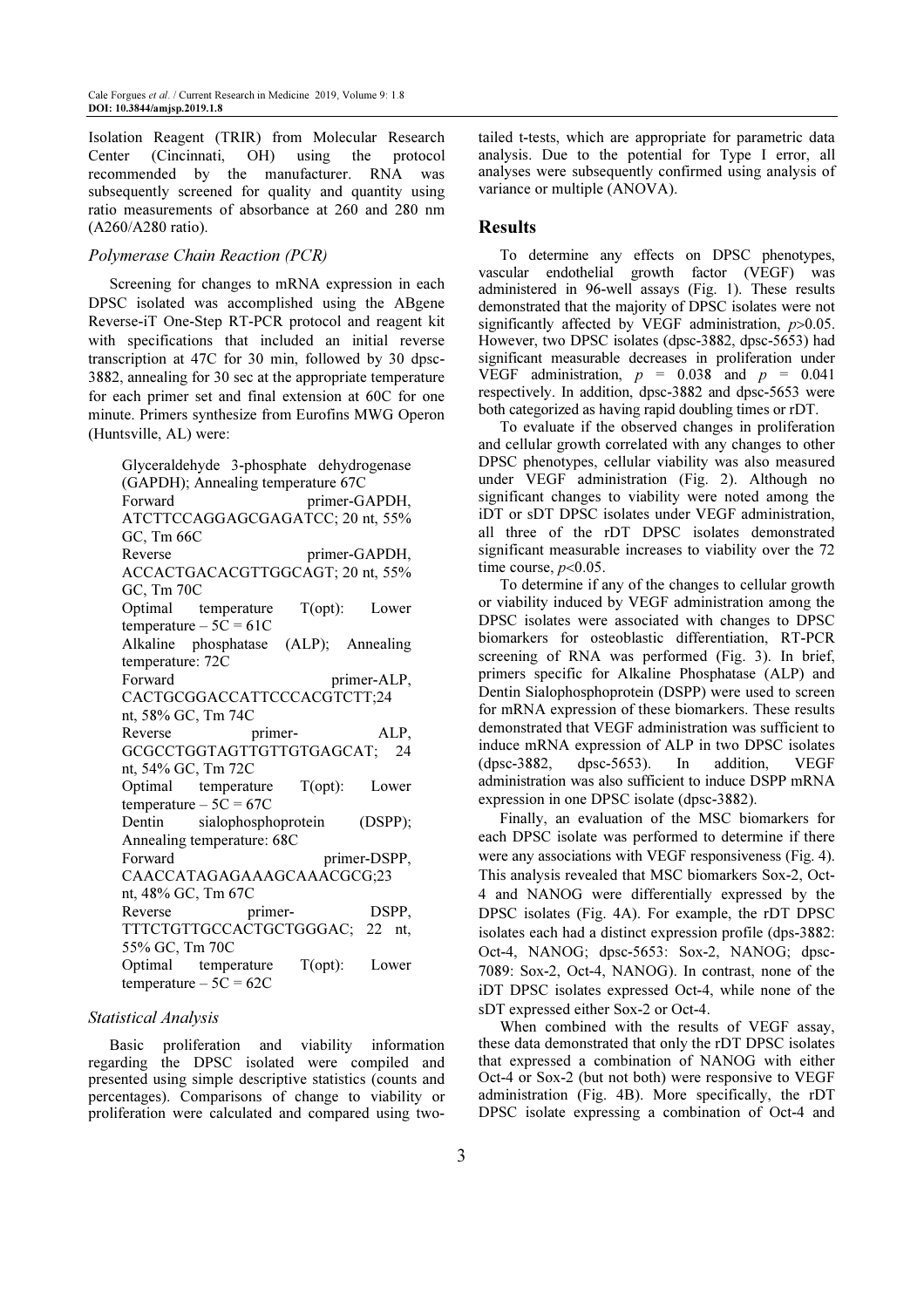NANOG exhibited the most robust VEGF response, producing both ALP and DSPP (dpsc-3882). The rDT DPSC isolate expressing the combination of Sox-2 and NANOG exhibited some response to VEGF, producing ALP but not DSPP (dpsc-5653). However, the rDT isolate that expressed all three MSC biomarkers (Sox-2, Oct-4, NANOG) did not exhibit an osteogenic response to VEGF administration-similar to the negative response of the iDT DPSC isolates (Sox-2, NANOG) and sDT DPSC isolates (NANOG only).



Fig. 1: Effects of VEGF administration on DPSC growth. Administration of VEGF at 10 ng/mL had a significant effect on two rapidly dividing (rDT) DPSC isolates, dpsc-3882 and dpsc-5653-which were significantly lower than the negative controls ( $p = 0.038$ ) and  $p = 0.041$ , respectively). No other measurable effects were noted among the intermediate (iDT) or slow (sDT) DPSC isolates



Fig. 2: Effects of VEGF administration on DPSC viability. Administration of VEGF at 10 ng/mL had no significant effects on the intermediate (iDT) or slow (sDT) DPSC isolates, p>0.05. However, all three of the rapidly dividing or rDT DPSC isolates, dpsc-3882, dpsc-5653, dpsc-7089 exhibited increased viability ( $p = 0.018$ ,  $p = 0.011$ ,  $p = 0.122$ , respectively)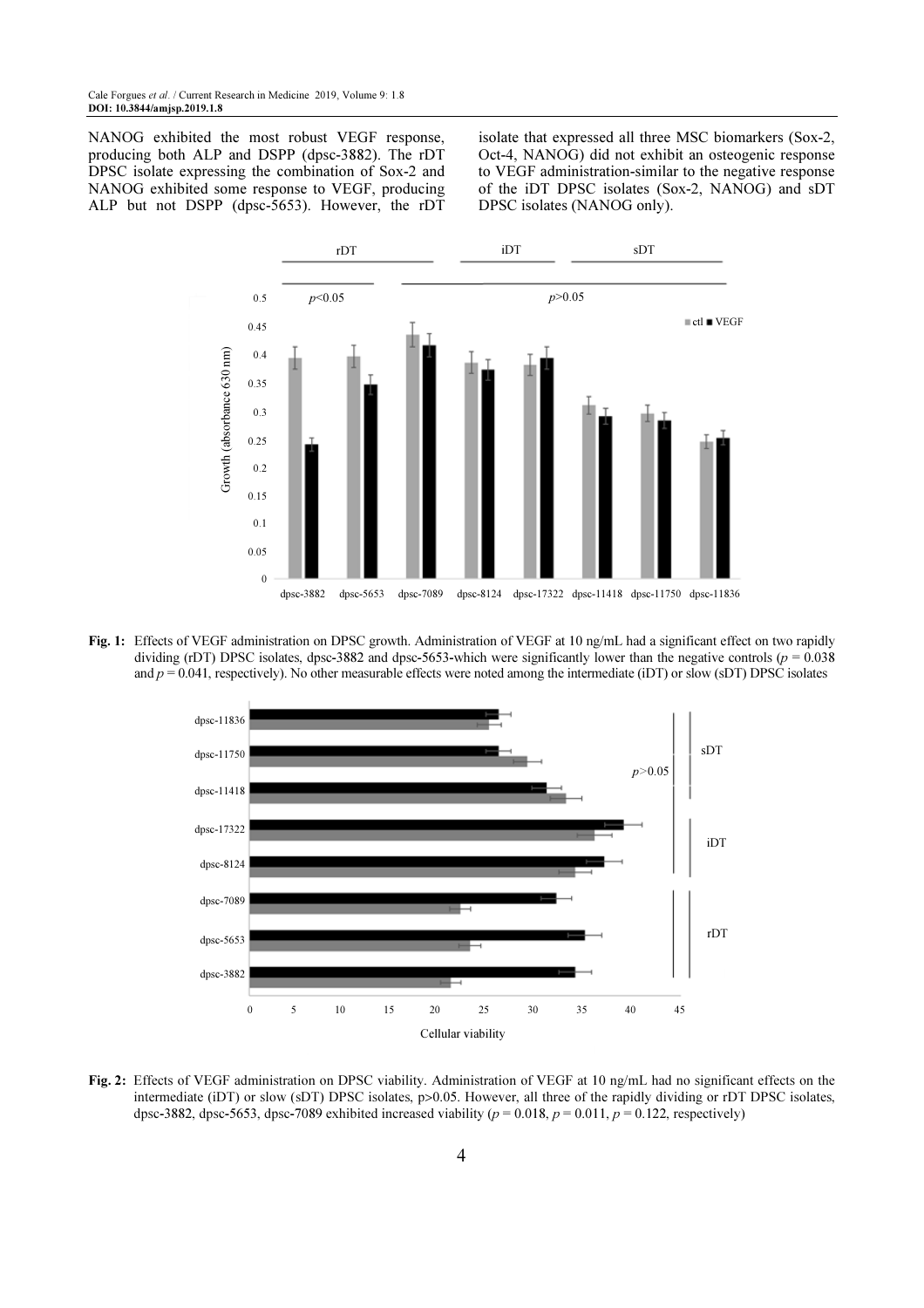

Fig. 3: DPSC osteogenic mRNA biomarker induction following VEGF treatment. VEGF administration (10 ng/mL) was sufficient to induce mRNA expression of Alkaline Phosphatase (ALP) in two rDT DPSC isolates (dpsc-3882, dpsc-5653) and Dentin Sialophosphoprotein (DSPP) mRNA expression in dpsc3882. Expression of these mRNA biomarkers were not evident in any of the other DPSC isolates



Fig. 4: MSC mRNA biomarker analysis of DPSC isolates. Osteogenic VEGF response was observed in DPSC isolates expressing NANOG in combination with either Oct-4 (dpsc-3882) or Sox-2 (dpsc-5653) but not both (dpsc-7089). No osteogenic VEGF<br>response was noted among the iDT (Sox-2, NANOG) or sDT (NANOG) DPSC isolates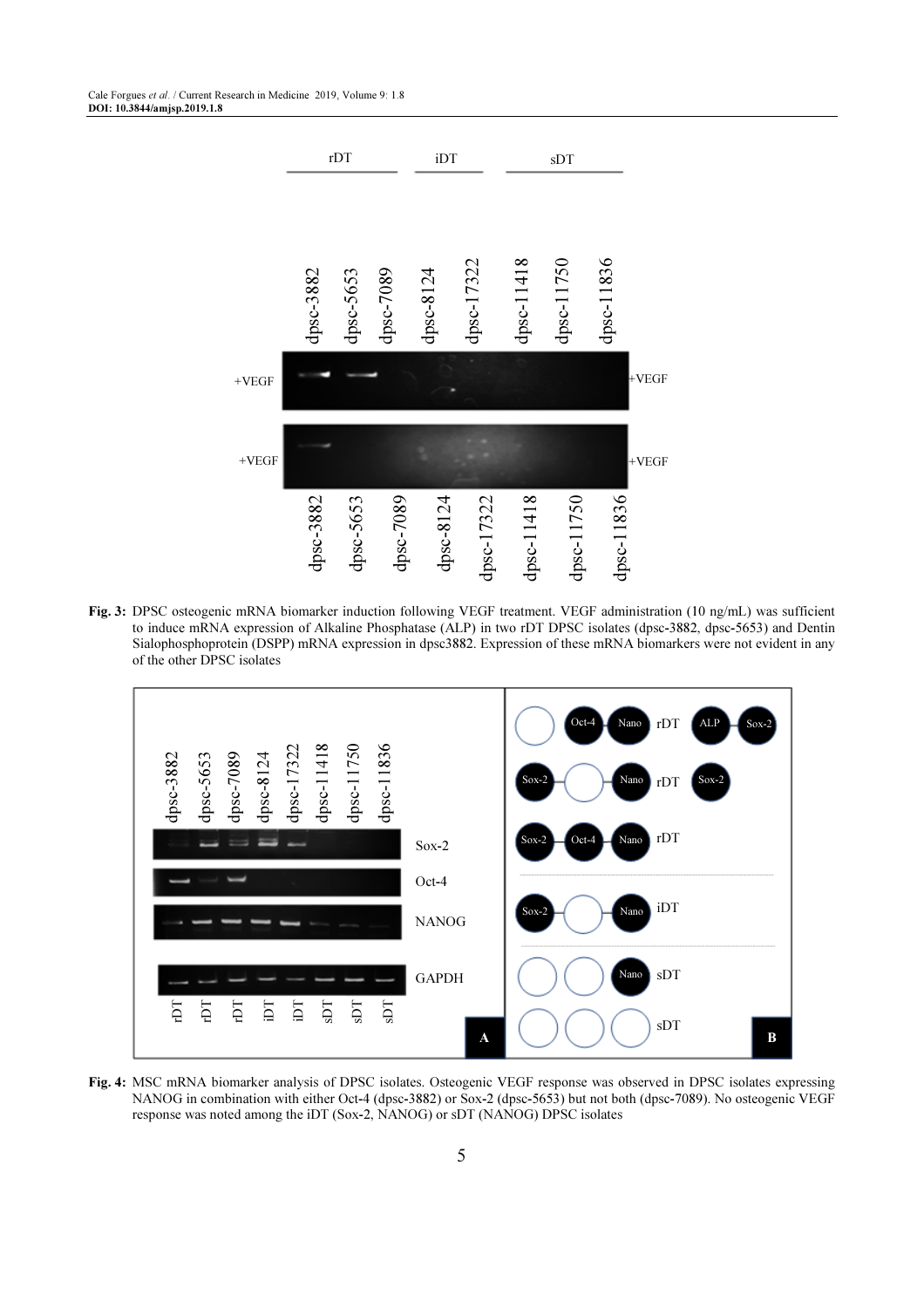## **Discussion**

Research that has evaluated DPSC differentiation has demonstrated the potential to form many cell types, including neural, osteogenic and vascular precursors using cytokines and growth factors, such as vascular endothelial growth factor (Zhang et al., 2016; 2008). However, the phenotypic and cellular effects of VEGF on various lineages of multipotent DPSCs remains relatively unknown, therefore this study sought to evaluate these effects on several DPSC isolates with distinct markers of pluripotency (D' Alimonte et al., 2011; Janebodin et al., 2013; Silva et al., 2017). The results of this study demonstrated that VEGF has distinct and specific effects on DPSC phenotypes, although these were not observed uniformly among all DPSC isolates.

For example, cellular growth and viability were markedly affected by VEGF only among the rapidly growing (rDT) DPSC isolates, which mirrors similar findings of VEGF effects on rapidly dividing MSC from other tissues (Chen et al., 2018; Healy et al., 2015; Yuan *et al.*, 2011). In addition, VEGF appears to induce osteogenic biomarker expression in a subset of rDT DPSC isolates, a finding that appears to support observations of VEGF osteogenic effects in other MSCs (Zavan et al., 2017; Leegwater et al., 2017; Murakami et al., 2017). To understand these observations more thoroughly, an analysis of MSC biomarker expression and the associations with osteogenic marker induction may be necessary (Bakkar et al., 2017; Bakopoulou et al., 2017; Karamzadeh et al., 2012).

New evidence has suggested that MSC biomarker expression in DPSCs may determine, in part, their differentiation potential and responsiveness to external stimuli (Xie et al., 2018; Zhang et al., 2017; Xie et al., 2017). The results of this study support these findings, with observations that rapidly dividing DPSC isolates expressing NANOG in combination with either Sox-2 or Oct-4 were responsive to VEGF administration. This research may also provide a potential explanation for the observation that DPSC expression of Oct-4, Sox-2 and NANOG were not responsive to VEGF administration, noting that "stemness" and pluripotency are correlated with MSC biomarker expression and that DPSC expression of more MSC biomarkers may indicate more than one stimulus or induction factor may be needed to facilitate differentiation (Pisal et al., 2018; Lee et al., 2017).

## Conclusion

The results of these data suggest that VEGF administration may be sufficient to induce partial differentiation of DPSC isolates, although this may be dependent upon the MSC biomarker expression of the DPSCs. In addition, the phenotypic changes to these DPSC isolates (decreased growth, increased viability) support these observations and may provide preliminary data to further research into the potential for osteogenic differential of DPSC. This may contribute to the overall, long-term goals of DPSC use for tissue regeneration and bioengineering.

## Acknowledgement

Dr. Kingsley and Dr. Forgues would like to thank the Department of Advanced Education in Orthodontics and Dentofacial Orthopedics at the University of Nevada, Las Vegas, School of Dental Medicine for research funds to complete this pilot study.

#### Conflicts of Interest

The authors declare there are no conflicts of interest to report.

# Author Contributions

Cale Forgues: Responsible for the sample processing and data collection, data analysis and manuscript preparation.

Eric Mullins: Responsible for the sample processing and data collection.

Karl Kingsley: Responsible for the data analysis and manuscript preparation.

# References

- Aksel, H. and G.T. Huang, 2017. Combined effects of vascular endothelial growth factor and bone morphogenetic protein 2 on odonto/osteogenic differentiation of human dental pulp stem cells in vitro. J. Endod., 43: 930-935.
- Alraies, A., N.Y. Alaidaroos, R.J. Waddington, R. Moseley and A.J. Sloan, 2017. Variation in human dental pulp stem cell ageing profiles reflect contrasting proliferative and regenerative capabilities. BMC Cell Biol., 18: 12.
- Aurrekoetxea, M., P. Garcia-Gallastegui, I. Irastorza, J. Luzuriaga and V. Uribe-Etxebarria et al., 2015. Dental pulp stem cells as a multifaceted tool for bioengineering and the regeneration of craniomaxillofacial tissues. Front Physiol., 6: 289.
- Bakkar, M., Y. Liu, D. Fang, C. Stegen and X. Su et al., 2017. A simplified and systematic method to isolate, culture andcharacterize multiple types of human dental stem cells from a single tooth. Met. Mol. Biol., 1553: 191-207.
- Bakopoulou, A., D. Apatzidou, E. Aggelidou, E. Gousopoulou and G. Leyhausen et al., 2017. Isolation and prolonged expansion of oral mesenchymal stem cells under clinical-grade, GMPcompliant conditions differentially affects "stemness" properties. Stem Cell Res Ther., 8: 247-247.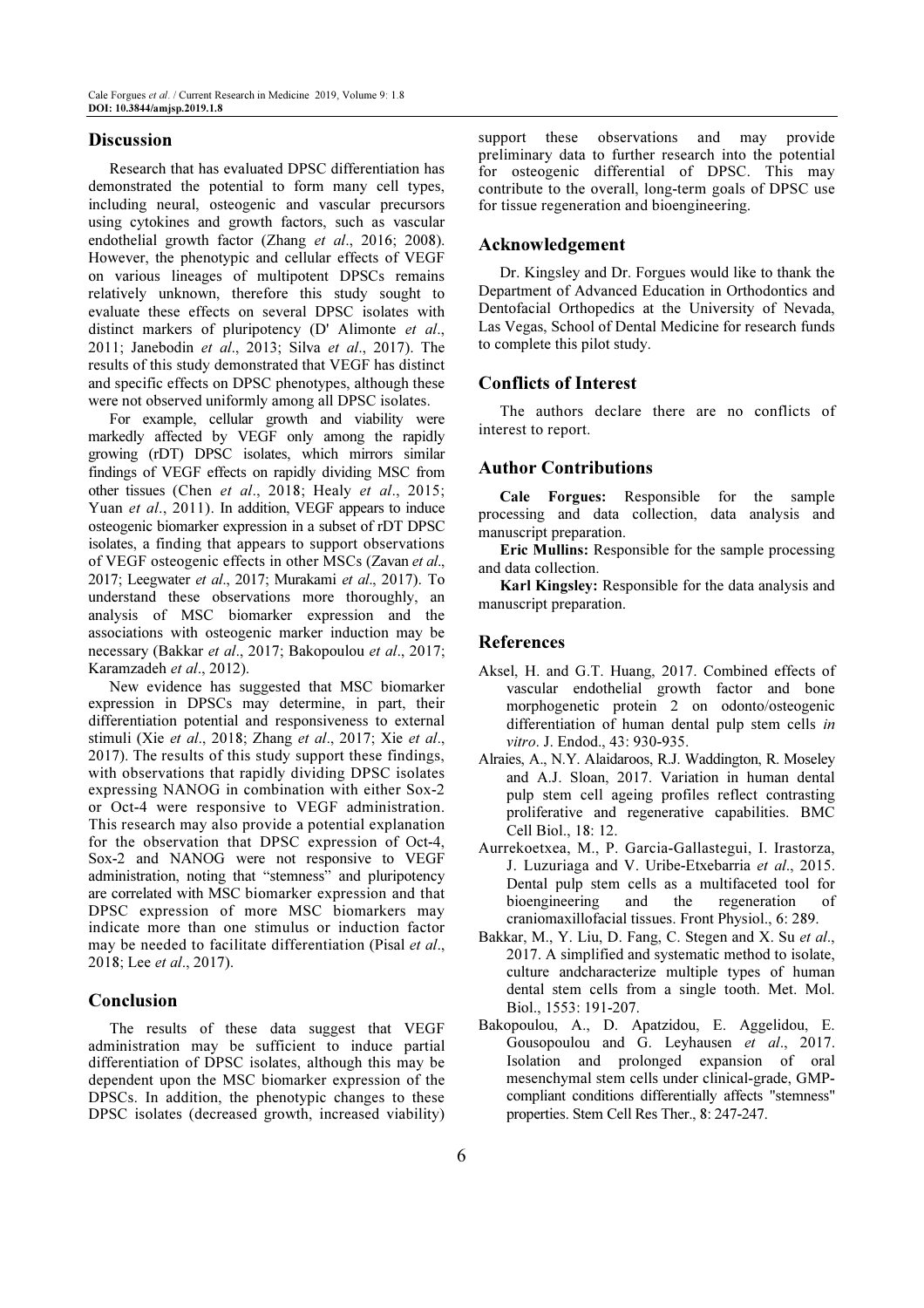- Chen, L., W. Xia and M. Hou, 2018. Mesenchymal stem cells attenuate doxorubicin-induced cellular senescence through the VEGF/Notch/TGF-β signaling pathway in H9c2 cardiomyocytes. Int. J. Mol. Med., 42: 674-684.
- Collart-Dutilleul, P.Y., F. Chaubron, J. De Vos and F.J. Cuisinier, 2015. Allogenic banking of dental pulp stem cells for innovative therapeutics. World J. Stem Cells, 7: 1010-21.
- D' Alimonte, I., E. Nargi, F. Mastrangelo, G. Falco and P. Lanuti et al., 2011. Vascular endothelial growth factor enhances in vitro proliferation and osteogenic differentiation of human dental pulp stem cells. J. Biol. Regul. Homeost. Agents, 25: 57-69.
- Ferro, F., R. Spelat and C.S. Baheney, 2014. Dental Pulp Stem Cell (DPSC) isolation, characterization and differentiation. Methods Mol. Biol., 1210: 91-115.
- Ferro, F., R. Spelat, F. D'Aurizio, E. Puppato, M. Pandolfi and A.P. Beltrami et al., 2012. Dental pulp stem cells differentiation reveals new insights in Oct4A dynamics. PLoS One, 7: e41774.
- Gonmanee, T., C. Thonabulsombat, K. Vongsavan and H. Sritanaudomchai, 2018. Differentiation of stem cells from human deciduous and permanent teeth into spiral ganglion neuron-like cells. Arch. Oral Biol., 88: 34-41.
- Gronthos, S., A. Arthur, P.M. Bartold and S. Shi, 2011. A method to isolate and culture expand human dental pulp stem cells. Methods Mol. Biol., 698: 107-21.
- Healy, M.E., R. Bergin, B.P. Mahon and K. English, 2015. Mesenchymal stromal cells protect against caspase 3-mediated apoptosis of CD19(+) peripheral B cells through contact-dependent upregulation of VEGF. Stem Cells Dev., 24: 2391-402.
- Hernández-Monjaraz, B., E. Santiago-Osorio, A. Monroy-García, E. Ledesma-Martínez and V.M. Mendoza-Núñez, 2018. Mesenchymal stem cells of dental origin for inducing tissue regeneration in periodontitis: A mini-review. Int. J. Mol. Sci., 19: E944- E944.
- Isobe, Y., N. Koyama, K. Nakao, K. Osawa and M. Ikeno et al., 2016. Comparison of human mesenchymal stem cells derived from bone marrow, synovial fluid, adult dental pulp andexfoliated deciduous tooth pulp. Int. J. Oral Maxillofac. Surg., 45: 124-31.
- Janebodin, K., Y. Zeng, W. Buranaphatthana, N. Ieronimakis and M. Reyes, 2013. VEGFR2 dependent angiogenic capacity of pericyte-like dental pulp stem cells. J. Dent. Res., 92: 524-31.
- Kabir, R., M. Gupta, A. Aggarwal, D. Sharma and A. Sarin et al., 2014. Imperative role of dental pulp stem cells in regenerative therapies: A systematic review. Niger J. Surg., 20: 1-8.
- Kanafi, M.M., A. Ramesh, P.K. Gupta and R.R. Bhonde, 2013. Influence of hypoxia, high glucose andlow serum on the growth kinetics of mesenchymal stem cells from deciduous and permanent teeth. Cells Tissues Organs, 198: 198-208.
- Karamzadeh, R., M.B. Eslaminejad and R. Aflatoonian, 2012. Isolation, characterization and comparative differentiation of human dental pulp stem cells derived from permanent teeth by using two different methods. J. Vis. Exp., (69). pii: 4372.
- Kim, B.C., H. Bae, I.K. Kwon, E.J. Lee and J.H. Park et al., 2012. Osteoblastic/cementoblastic and neural differentiation of dental stem cells and their applications to tissue engineering and regenerative medicine. Tissue Eng. Part B Rev., 18: 235-44.
- Lee, S.H., A. Inaba, N. Mohindroo, D. Ganesh and C.E. Martin et al., 2017. Three-dimensional sphereforming cells are unique multipotent cell population in dental pulp cells. J. Endod., 43: 1302-1308.
- Leegwater, N.C., A.D. Bakker, J.M. Hogervorst, P.A. Nolte and J. Klein-Nulend, 2017. Hypothermia reduces VEGF-165 expression, but not osteogenic differentiation of human adipose stem cells under hypoxia. PLoS One, 12: e0171492.
- Martens, W., E. Wolfs, T. Struys, C. Politis and A. Bronckaers et al., 2012. Expression pattern of basal markers in human dental pulp stem cells and tissue. Cells Tissues Organs, 196: 490-500.
- Masthan, K.M.K., S.L. Sankari, N.A. Babu and T. Gopalakrishnan, 2013. Mystery inside the tooth: The dental pulp stem cells. J. Clin. Diagnostic Res., 7: 945-947.
- Murakami, J., M. Ishii, F. Suehiro, K. Ishihata and N. Nakamura et al., 2017. Vascular endothelial growth factor-C induces osteogenic differentiation of human mesenchymal stem cells through the ERK and RUNX2 pathway. Biochem. Biophys. Res. Commun., 484: 710-718.
- Pisal, R.V., J. Suchanek, R. Siller, T. Soukup and H. Hrebikova et al., 2018. Directed reprogramming of comprehensively characterized dental pulp stem cells extracted from natal tooth. Sci. Rep., 8: 6168-6168.
- Silva, G.O., Z. Zhang, C. Cucco, M. Oh and C.H.R. Camargo et al., 2017. Lipoprotein receptor-related protein 6 signaling is necessary for vasculogenic differentiation of human dental pulp stem cells. J. Endod., 43: S25-S30.
- Xiao, L., Y. Kumazawa and H. Okamura, 2014. Cell death, cavitation and spontaneous multidifferentiation of dental pulp stem cells-derived spheroids *in vitro*: A journey to survival and organogenesis. Biol Cell, 106: 405-19.
- Xie, H., M. Chua, I. Islam, R. Bentini and T. Cao et al., 2017. CVD-grown monolayer graphene induces osteogenic but not odontoblastic differentiation of dental pulp stem cells. Dent. Mater., 33: e13-e21.